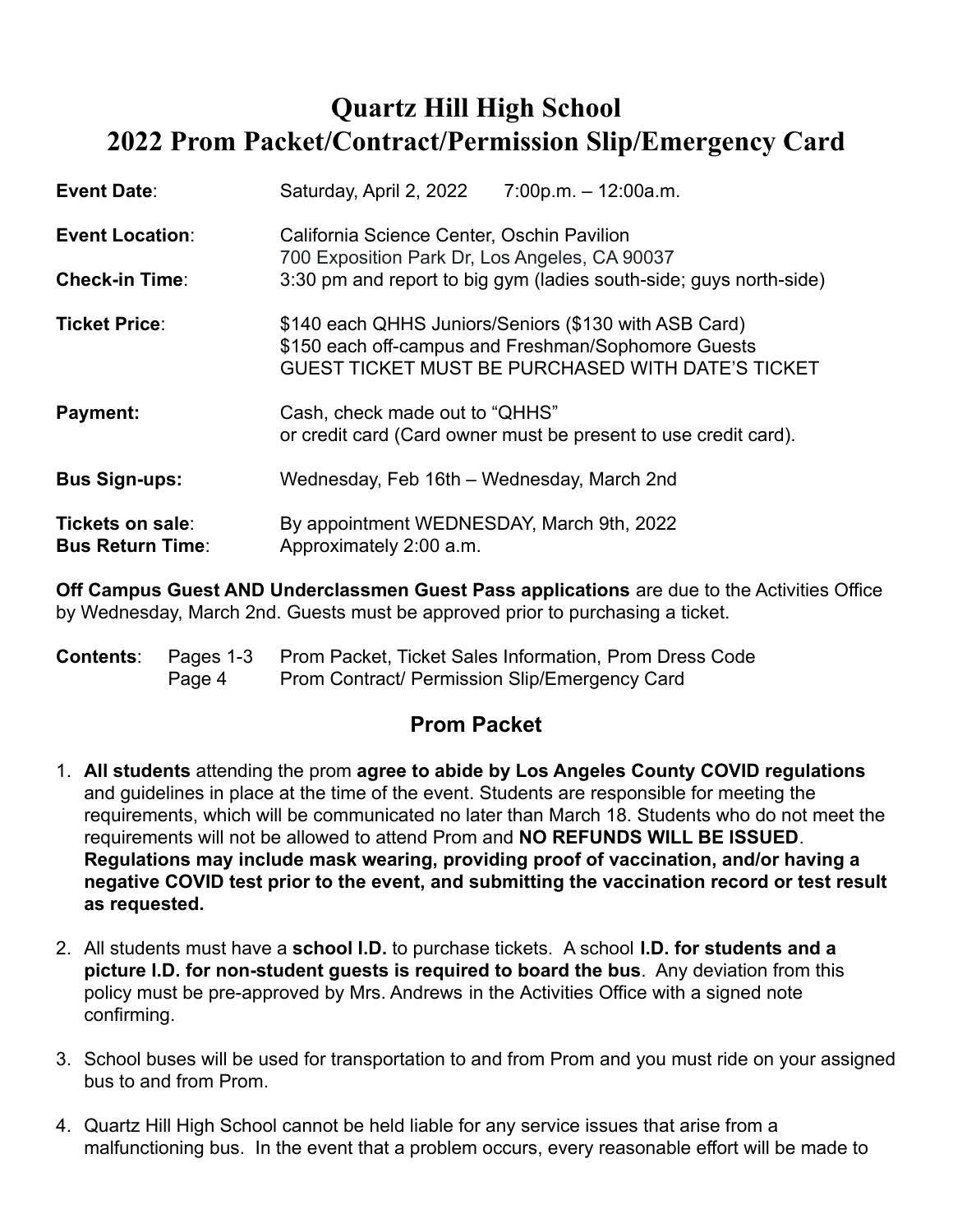provide students with alternate transportation to the event in as quick a manner as possible. No refunds or partial refunds are guaranteed.

- 5. If you have any specific dietary needs, you must inform QHHS staff during Prom ticket sales on Wednesday, March 9th.
- 6. There will be NO COAT CHECK at this year's event. Bring items to the event at your own risk. Students are solely responsible for all items brought with them to Prom, including purses, jackets, shoes, electronic devices, etc.
- 7. All rules and policies on the QHHS website are in effect.
- 8. The AVUHSD has a "Zero Tolerance" policy. This means NO drugs, drug paraphernalia, alcohol, or tobacco.
- 9. Parents or the person on the emergency card will be called to transport students home if violations of school policy and/or Education Code occur. As a result, seniors may not walk at graduation.
- 10. All guests attending Prom are the responsibility of the QHHS students with whom they are attending the event.
- 11. Any student who is subject to significant disciplinary action in the second semester of the 2021-2022 school year will be ineligible to attend Prom.
- 12.All students will be searched before loading the buses and again at the venue. The following items are not acceptable and will be confiscated by security guards at school and/or at the venue:

*Glow in the Dark Items Alcohol/Flasks Weapons All Tobacco Products Gum/ Open Mint Containers Wallet Chains Markers Any Illegal Substance*

*Pens/Pencils Lighters/Matches Water Bottles Canes & Zoot Chains Sharp Objects Liquid Items, including bottled water and drinks*

*Containers with a screw-on cap or lid including: perfume/cologne bottles, eye drops, mouthwash Any item(s) that can be used as a weapon (certain keychains, phone chargers, wires, earphones, etc.)*

# **TICKET SALES INFORMATION**

#### **Wednesday, Feb 16th – Wednesday, March 2nd LABEL DISTRIBUTION/BUS SIGN-UPS**. All Juniors and Seniors will get a Prom label from their 2nd per teacher. Groups of students who wish to ride to Prom on the same bus must fill out their labels, stick the labels on a single piece of paper, and submit to Mrs. Estrada in room 217. All labels must be turned in by the end of "B" lunch (12:39 p.m.) on Wednesday, March 2nd. Papers cannot contain more than **45** passengers including any approved off-campus or approved underclassmen guests. If you do not want to ride with a group, turn in your individual filled-out label to Mrs. Estrada. **Independent Study students:** Labels will be available for pick-up after school Mon -Fri from 3-3:30 in the admin office with Ms. Sulema. Labels will be available starting 2/16 and must be submitted to Ms. Sulema by 3/2. Labels can be returned anytime during school hours. If you do not wish to ride the bus with a group, turn in your individual label. If you'd like to ride with friends, compile labels together on a piece of paper. Every attempt will be made to group together students from the same bag, but no guarantee is made.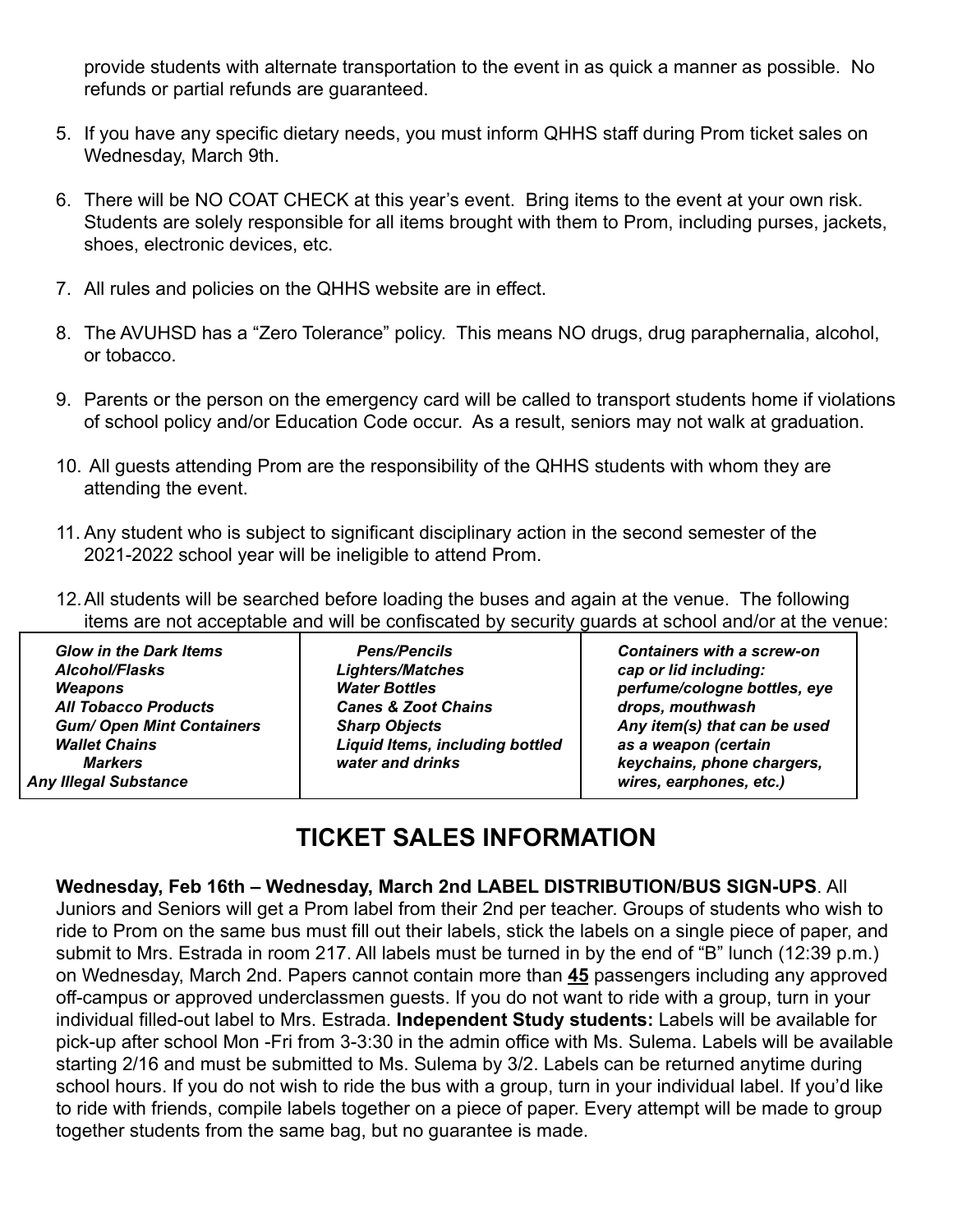### **Tuesday, March 8th, Groups will be posted on quartzhillhs.org under Activities & ASB and in list form on Rm 217.**

Once all labels are compiled into groups, each group will have a designated time to purchase tickets and turn-in packets. Failure to show up during the designated time on ticket sales day will result in forfeiture of your reservation with that group.

**Wednesday, 3/9 12:30 pm to 6:00 pm TICKET PURCHASES/TURN-IN PACKETS** DO NOT ARRIVE EARLIER THAN 15 MINUTES BEFORE ASSIGNED TIME.

**\* To purchase your tickets**, you must have one signed Contract/Permission Slip/Emergency Card, and one school ID card *for every ticket purchased*. If you are purchasing a ticket for an off-campus or underclassmen guest, they must have been approved through the Activities Office (their contract/permission slip and emergency card should have been submitted with their guest application.) If your guest has been pre approved, they do not have to be present and their physical ID is not necessary.

**\* Each person can purchase up to** *four tickets only*, but must have all paperwork and an I.D. per person (except for approved guests). This is a good option for students who cannot attend ticket sales day and have a friend who can turn in their paperwork.

\* **ONLINE STUDENT STORE PURCHASES**- You may pay for your ticket with a credit card at the Online Student Store any time prior to Wednesday, March 9th (convenience fee applies). However, you may only pay for your own single ticket (cannot process off-campus or underclassmen guests online). I**f you purchase a ticket ahead of time, you will still need to come on Wednesday at your designated time to turn in your packet paperwork and receive your bus assignment.**

\* An ASB discount will be given to QHHS juniors and seniors only. Underclassmen guests with ASB receive no discount.

- \* Tickets will be sold from the Student Store only.
- \* You may not sell or give away your ticket to another student.
- \* No refunds. No exceptions.

\* Prom Court voting will take place online March 14 -March 18 and official Prom King and Queen voting will take place March 28 - April 1 online at quartz.voting4schools.com

## **\*TICKETS PURCHASED AS PART OF A PACKAGE**

If you purchased a package during registration that included your Prom ticket, you should follow all procedures, including turning-in your label and showing up at appropriate appointment time to turn in your paperwork to be placed on a bus on **Wednesday, March 9th**

# **Prom Dress Code:**

Attire is strictly formal. Only modest and age-appropriate clothing may be worn.

- **No** canes or chains, bandanas, head rags, or baseball caps allowed.
- **No** sheer/see-through material between mid-thigh and bust area. No exposed undergarments.
- No overly revealing body parts. (No bare midriff, no bare lower back, no key hole cut-outs, no plunging bust line, slits must be at the mid-thigh or lower, dress/skirt length cannot be shorter than mid-thigh.)

#### **Inappropriate dress will result in a student or guest not being allowed to board the bus for Prom.**

Email Mrs. Estrada if you have questions/concerns regarding prom. **tmestrada@avhsd.org**